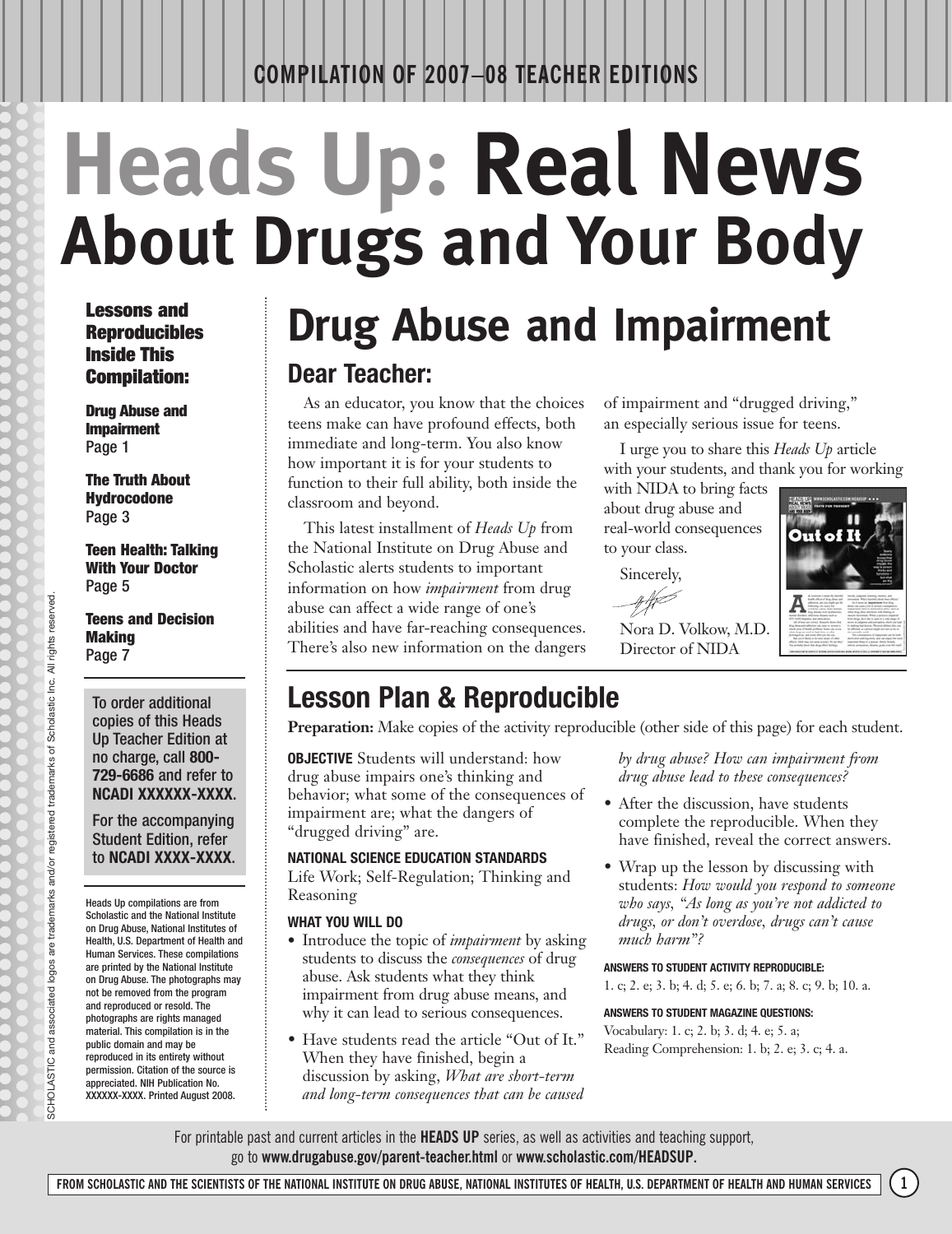

**Name Date**

# **What Do You Know About Impairment From Drug Abuse?**

**Answer the questions below to find out what you know about drug abuse, impairment, and the dangerous consequences of "drugged driving." For each question, fill in the circle next to the correct answer.**

#### **1. Which of the following health problems is not related to drug abuse?**

- **A** liver dysfunction
	- (B) cancer

**HEADS UP<br>REAL NEWS** 

- **C** psoriasis
- such as HIV/AIDS  $\overline{0}$  infectious diseases
	- E heart disease

### **2. Drug use can affect:**

- A memory.
- B moods.
- C judgment.
- D learning.
- E all of the above.

#### **3. "Diminished ability" best describes:**

- A the chemical process by which drugs enter the bloodstream
- B impairment from drug abuse
- C lack of potency in a drug
- D engine trouble

#### **4. What is the number-one cause of death among people ages 15–20?** A measles

- (B) rheumatic fever
- C muscular dystrophy
- D motor-vehicle accidents
- **5. All drugs of abuse act on a person's brain and can impair a wide range of abilities, including:**
	- A how one perceives something.
	- B the ability to think clearly and make judgments.
	- C the ability to pay attention, to focus, and to respond.
	- D the ability to maintain physical balance and coordination.
	- E all of the above.
- **6. The negative effects of impairment happen only when drugs are used in high doses or after prolonged use, not after only one use.** A true B false
- **7. The most common illegal drug found in impaired drivers and crash victims is marijuana.**
	- A true
	- B false
- **8. In a 2006 survey, what percentage of high-school seniors reported driving under the influence of marijuana?**
	- $A)$  2.5%
	- $(B) 26.7%$
	- $\circ$  10.6%
	- $(D)$  17.3%
- **9. When using drugs, you can respond more quickly to situations.**
	- A true
	- B false
- **10. When impaired, a person can act in ways he or she wouldn't normally act if not impaired, such as getting involved in dangerous social situations.**
	- A true
	- (B) false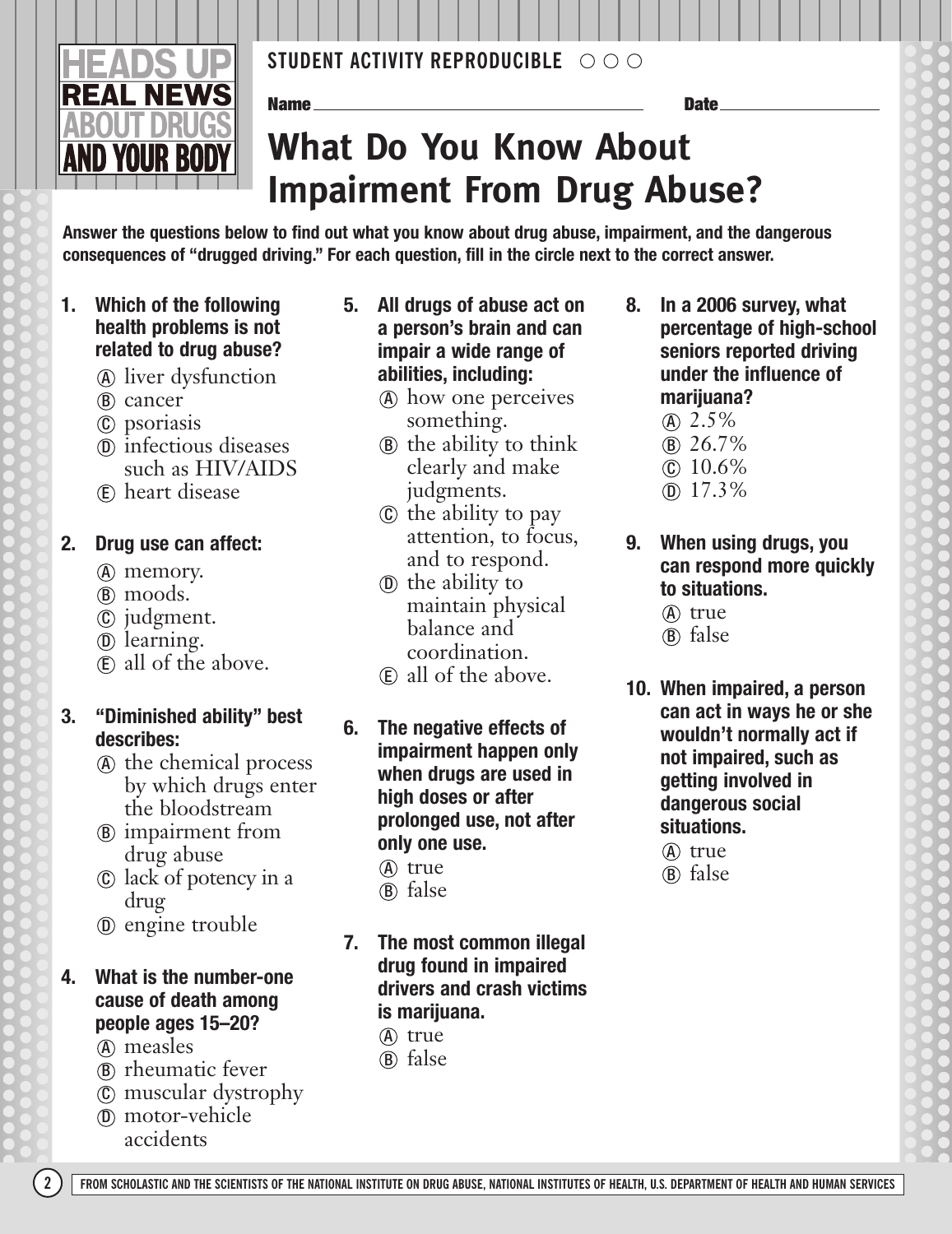

# **TEACHER'S EDITION**

# **The Truth About Hydrocodone**



#### **In This Installment**

- Important information about the prescription pain reliever hydrocodone.
- Consequences related to abuse of hydrocodone, especially for teens.
- other prescription **EXPECTANY TOT LEGTIS.**<br>• Dangers of abusing medications like<br>OxyContin®. medications like

#### **AND YOUR BODY Assessment Tools**

Use the Student Activity Reproducible on the back of this page as an assessment quiz to determine what your students have learned about hydrocodone, its risks, and the abuse of other prescription drugs.

#### **More Information**

For more information on prescription drug abuse and addiction, go to: **www.drugabuse.gov /researchreports /prescription /prescription.html**

For more facts about drugs and the body, visit: **www.scholastic.com /headsup** and **www.teens.drugabuse.gov**

For "Monitoring the Future" survey results: **www.monitoringthefuture .org**

**— A message from Dr. Nora D. Volkow, Director of NIDA**

# **Dear Teacher:**

While there is good news from the most recent Monitoring the Future Study showing the steady decline in the use of illicit drugs by teens over the past six years, abuse of prescription pain relievers like Vicodin® and OxyContin® remains troublingly high. This latest installment of *Heads Up* from the National Institute on Drug Abuse and Scholastic provides important information about hydrocodone, the principal ingredient in Vicodin®, and alerts students to the dangers of abusing a wide range of prescription medications.

I urge you to share this *Heads Up* article with your students, and thank you for working with NIDA to bring the facts about hydrocodone abuse and its serious consequences to your class.

Sincerely,

Nora D. Volkow, M.D. Director of NIDA

### **Lesson Plan & Reproducible**

**Preparation:** Make copies of the activity reproducible (on the other side of this page) for each student.

**OBJECTIVES** Students will learn about hydrocodone and the risks associated with its abuse; they will also learn about the dangers of abusing other prescription medications.

#### **CONNECTIONS TO NATIONAL STANDARDS**

Life Work; Self-Regulation; Thinking and Reasoning

#### **WHAT YOU WILL DO**

- **•** Introduce the topic of *hydrocodone abuse* by asking students if they have ever heard of Vicodin® or OxyContin®, or know what they are used for. Discuss some of the beneficial uses of pain relievers, then ask students what they think *abuse* of hydrocodone means and why it can lead to serious consequences.
- Have students read the article "The Lowdown on Hydrocodone." Begin a discussion by asking, *What kinds of problems can arise when medications are taken*

*improperly or by people other than those for whom they were prescribed? What are the dangers of mixing prescription medications with alcohol or other drugs?*

- After the discussion, have students complete the reproducible again. When they have finished, reveal the correct answers.
- Wrap up the lesson by discussing with students: *How would you respond to someone who says, "All prescription drugs come from a doctor, so they must be legal—and safe"?*

**ANSWERS TO STUDENT ACTIVITY REPRODUCIBLE:**  1. b; 2. c; 3. d; 4. c; 5. b; 6. e; 7. d; 8. b; 9. b; 10. a.

**ANSWERS TO STUDENT MAGAZINE QUESTIONS:**  Vocabulary: 1. c; 2. a; 3. b; 4. d. Reading Comprehension: 1. c; 2. d; 3. b; 4. a; 5. b.

For printable past and current articles in the **HEADS UP** series, as well as activities and teaching support, go to **www.drugabuse.gov/parent-teacher.html** or **www.scholastic.com/HEADSUP.**

**FROM SCHOLASTIC AND THE SCIENTISTS OF THE NATIONAL INSTITUTE ON DRUG ABUSE, NATIONAL INSTITUTES OF HEALTH, U.S. DEPARTMENT OF HEALTH AND HUMAN SERVICES 3**

Hydrocodone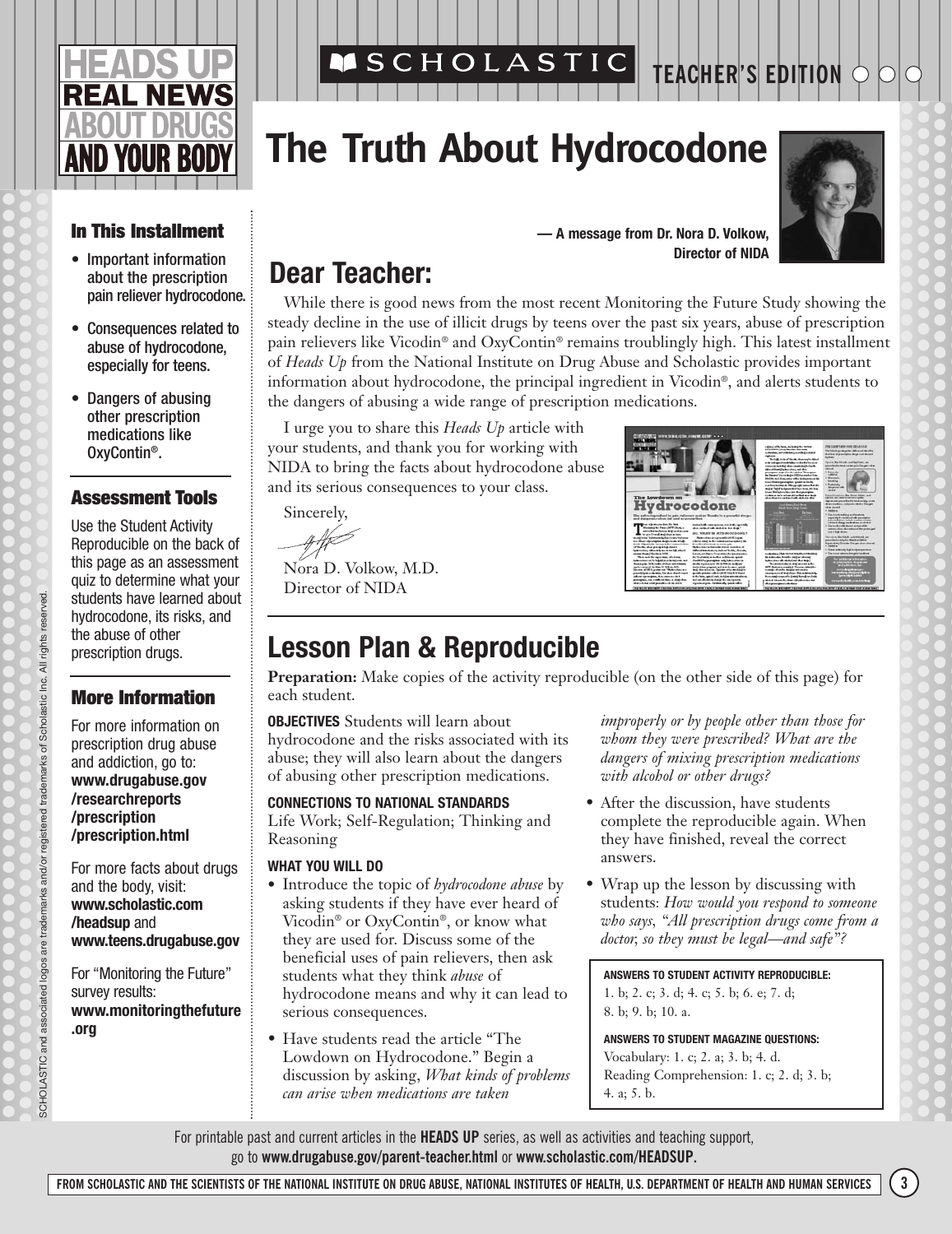### **STUDENT ACTIVITY REPRODUCIBLE**

**Name Date**

# **What Do You Know About Hydrocodone?**

**Answer the questions below to find out what you know about hydrocodone and other commonly abused prescription drugs.**

- **1. Hydrocodone is similar in potency to**
	- A aspirin.

**HEADS UP<br>REAL NEWS** 

- **B** morphine.
	- C antihistamines.
- **D** cough syrup.
- $\bullet$  allergy medicine.

#### **2. Which is not a brand name for hydrocodone?**

- A Vicodin®
- B Anexsia®
- C OxyContin®
- D Lorcet®
- E Norco®

### **3. As an opioid, hydrocodone is**

- A extremely addictive.
- B able to slow down one's breathing.
- C particularly dangerous with alcohol.
- D all of the above
- **4. Hydrocodone should be taken**
	- A whenever you feel pain.
	- B at least once a day.
	- C under the close supervision of a doctor.
	- D only if you are 18.
	- E all of the above

**5. What ratio of high school seniors abused Vicodin® in 2006?**

- $A$  1 out of 3
- $\circledR$  1 out of 10
- $\circ$  1 out of 17
- $\Omega$  1 out of 40
- **6. What key structure of the brain is involved in reward, motivation, and addiction?**
	- A amygdala
	- B hippocampus
	- C cerebellum
	- D medulla oblongata
	- E nucleus acumbens
- **7. For what health conditions are benzodiazepines prescribed?**
	- A anxiety
	- B panic attacks
	- C acute stress reactions
	- D all of the above

### **8. For what health conditions are stimulants prescribed?**

- A fever
- B attention-deficit hyperactivity disorder
- C bronchitis
- D measles
- E the common cold
- **9. Since prescription medication is prescribed by a doctor, it is automatically safer than illicit street drugs.**
	- A true
	- B false
- **10. It is illegal to use or sell drugs prescribed for someone else.**
	- A true
	- B false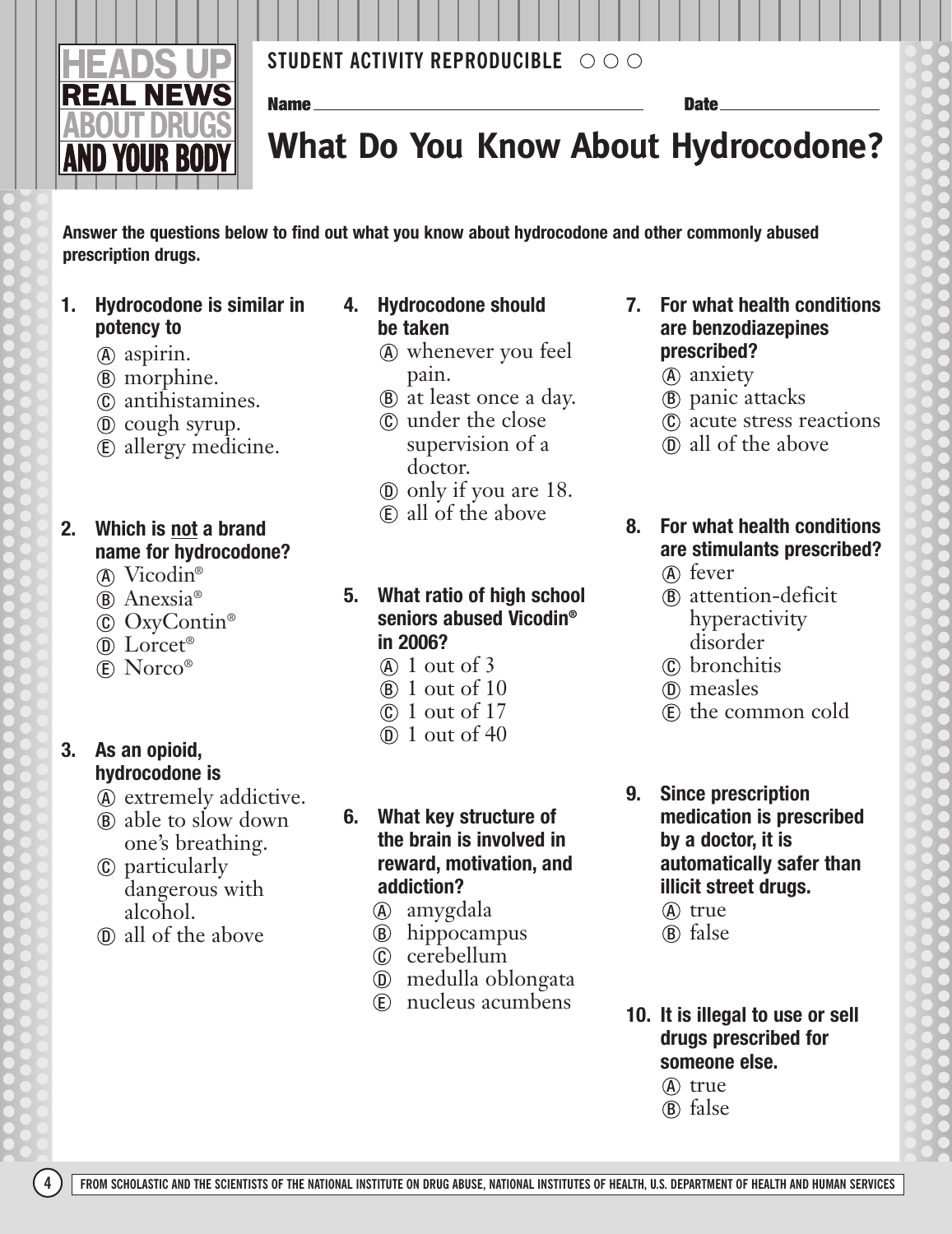

#### **In This Installment**

- Important information for teens on talking about personal health issues and drug abuse with doctors and other health-care professionals
- recording personal health<br>information • Guidelines for teens on information
- Resources for teens in need<br>of help with a drug problem **About the Little** of help with a drug problem

#### **Reproducible**

**ACPI OURGINIC**<br>Use the Student Activity Reproducible on the back of this page as a guideline for students to create their own health journals.

#### **More Information**

- Downloadable teen health questionnaire: **www.ama-assn.org/ama /pub/category/1980.html**
- Transcript of "Drug Facts Chat Day" questions and answers: **www.drugabuse.gov /chat/2007**
- National Suicide Prevention Lifeline:
	- **1-800-273-TALK**

SCHOLASTIC and associated logos are trademarks and/or registered trademarks of Scholastic Inc. All rights reserved.

SCHOLASTIC and associated logos are trademarks and/or registered trademarks of Scholastic Inc. All rights reserved.

• Drug treatment centers in your area: **www.findtreatment .samhsa.gov**

#### **1-800-662-HELP**

• More facts about drugs and your body: **www.scholastic.com /headsup**

**www.teens.drugabuse.gov**

**MSCHOLASTIC** 

# **TEACHER'S EDITION**

# **Teen Health: Talking with Your Doctor**



**— A message from Dr. Nora D. Volkow,**

# **Director of NIDA Dear Teacher:**

As you know, life can get pretty complicated for teens given the range of physical and emotional changes they go through. Getting teens to talk about what's going on with them, especially with a doctor or another health-care professional, is crucial to keeping them healthy and safe from substance abuse.

This latest installment of *Heads Up* from the National Institute on Drug Abuse (NIDA) and Scholastic provides important information for teens on how to talk to doctors about sensitive medical and emotional issues, and to establish positive patterns for dealing with health issues in the future.

Talking with doctors and health-care professionals is crucial for teens dealing with a drug problem, and helps those who are not abusing drugs from starting. I urge you to share this

*Heads Up* article with your students, and I thank you for working with NIDA to bring this important information about teen health to your class.

Sincerely,

Nora D. Volkow, M.D. Director of NIDA

# **Lesson Plan & Reproducible**

**PREPARATION** Make copies of the activity reproducible (on the other side of this page) for each student.

**OBJECTIVE** Students will learn that taking control of their own health includes developing effective relationships with doctors and other health-care professionals.

#### **CONNECTIONS TO NATIONAL STANDARDS**

Life Work; Self-Regulation; Thinking and Reasoning

#### **WHAT YOU WILL DO**

- **•** Introduce the topic of "talking with your doctor" by asking students to discuss a range of health-care issues that teens can face, such as acne, weight issues, eating disorders, smoking, drinking, drug abuse, depression, teen sex, and physical and emotional changes.
- Have students read the article "Talking With Your Doctor," then meet in small groups to discuss: *What kinds of health issues are the most difficult to talk about and why? What benefits could there be in talking*

*to a doctor about these concerns?* Discuss responses together as a class.

- After the discussion, hand out the reproducible. Review it with students and encourage them to start their own health journals to keep track of health issues.
- Refer students to the downloadable teen health questionnaire (see at left under "More Information"). The questions on this form can give teens additional ideas for information to keep track of in their journals.
- Encourage teens to talk with their doctors and other health-care professionals about their health issues.

**ANSWERS TO "TEST YOURSELF" STATEMENTS IN THE STUDENT MAGAZINE:**  1. True; 2. False; 3. False; 4. True; 5. True.

For printable past and current articles in the **HEADS UP** series, as well as activities and teaching support, go to **www.drugabuse.gov/parent-teacher.html** or **www.scholastic.com/HEADSUP.**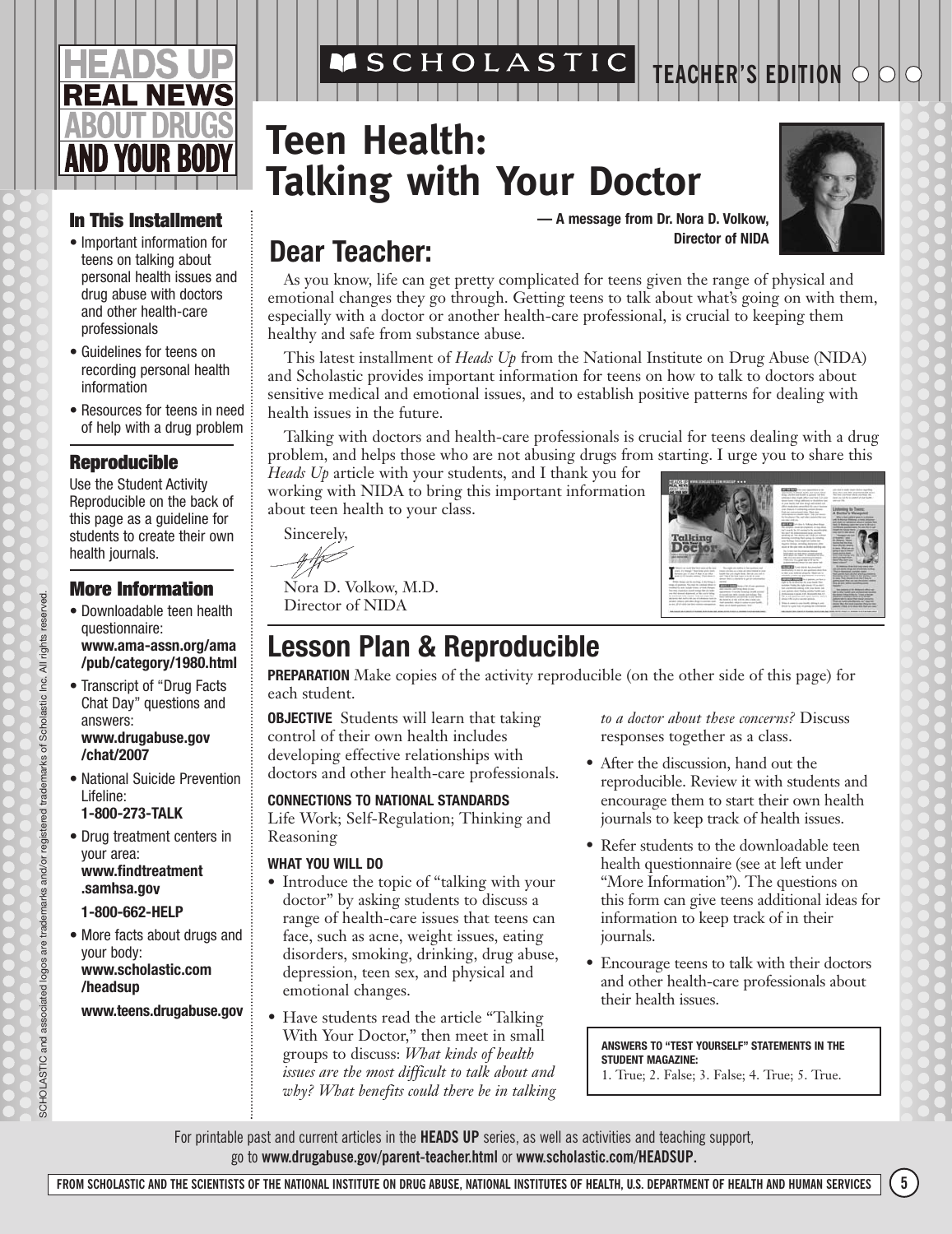### **STUDENT ACTIVITY REPRODUCIBLE**



## **Name Date**

# **Creating a Personal Health Journal**

**F** ace it: As a teenager, you're going through more changes now than at any other period in your life outside of infanc now than at any other period in your life outside of infancy. A personal health journal is a great way to keep track of all that's going on with you as you learn more about yourself and your health.

A health journal is great for recording things like:

- what's happening with you • what's happening with your body, e.g., how you are feeling,
- questions and/or concerns you have about your health.
- questions and/or concerns you have about health issues such as drug abuse, alcohol and tobacco, and teen sex. • questions and/or concerns you have about health issues,
- your moods, feelings, and thoughts, and how you think they might be connected to your health.



While your journal is personal and private, it's helpful to refer to it to share facts when you visit your doctor or other health-care

professionals. The more information you give your doctor, the better he or she will be able to help you. Also, as a patient, you have a right to ask questions that concern you; referring to a journal is a great way to cover your concerns.

# **Tips to Get You Started**

**GET A NOTEBOOK THAT SUITS YOU:** Choose a notebook that you can carry comfortably. You might want to bring the journal to medical appointments to refer to when you talk with your doctor, or to use for taking notes during your visit. The journal can be especially helpful if you move, change doctors, or are hospitalized for any reason.

**COMPILE YOUR VITALS:** Write down as much of your medical history as you know. Ask your family and/or doctor for anything you're not sure about. Write down any medications/drugs you are currently taking, allergies, and any illnesses in your immediate family. There's a helpful form you can download at **www.ama-assn.org/ama/upload/mm/39 /periodic.pdf**, which you can fill out and use for getting down the basics.

**GET IT OUT:** Use the journal to record any questions and concerns about health issues, such as alcohol, tobacco, drugs, physical development, sex, eating or weight issues. Also write down any emotional issues you may be dealing with, such as problems at school, difficulties with family and friends, and anything you're concerned about.

**NOTE CONNECTIONS** between your health and your feelings.

**UPDATE YOUR JOURNAL REGULARLY:** Make sure you date your entries and also note the time of day.

**KEEP TRACK** of upcoming health appointments as well as follow-up doctor instructions. Use your journal to make notes of discussions with and advice from your doctor.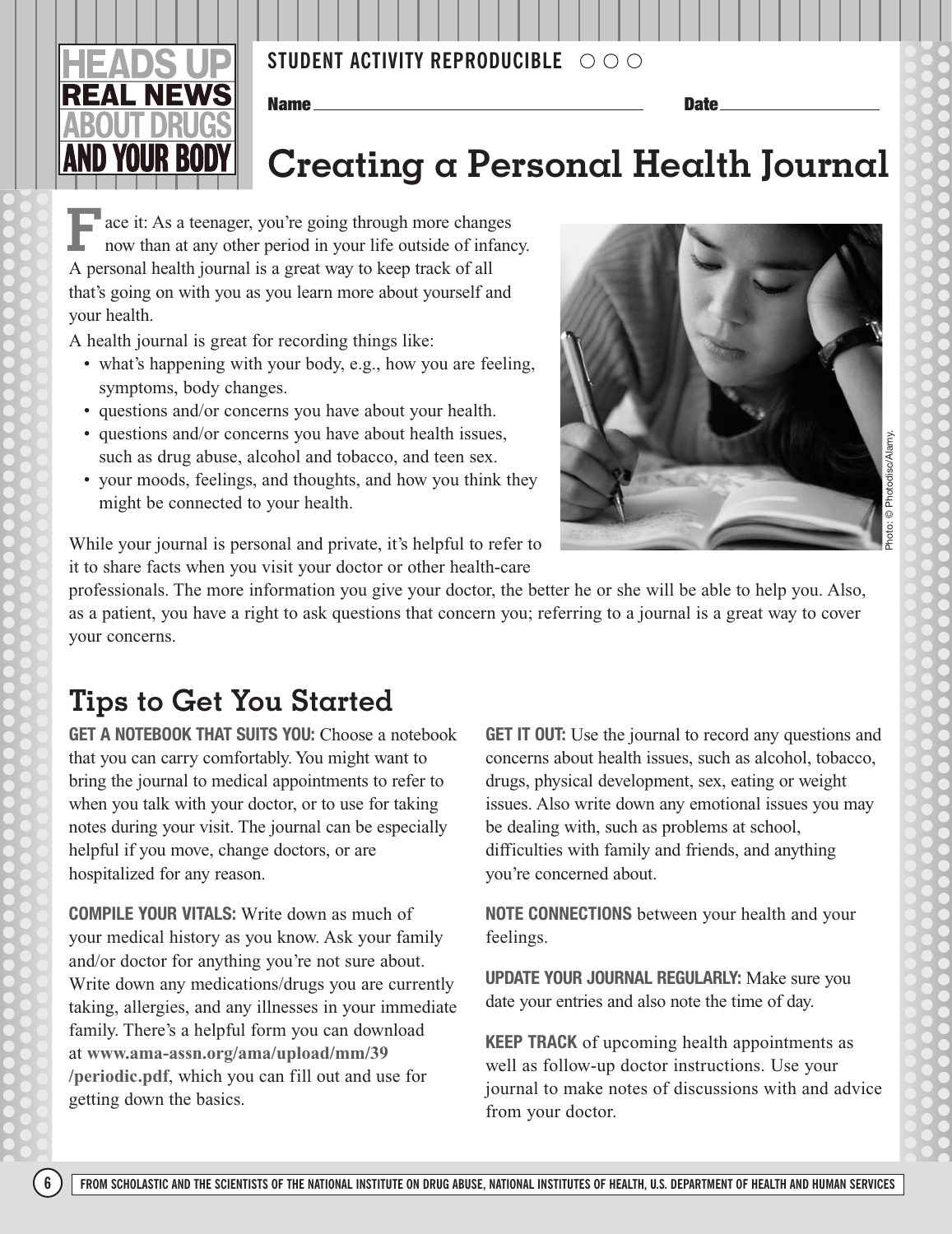

**In This Installment** The latest science on: • How decisions happen differently in the teen brain versus the adult brain • Why emotions have an edge over logic in teen decision making

### **MSCHOLASTIC**

# **TEACHER'S EDITION**

# **Teens and Decision Making**

### **Dear Teacher:**

As a teacher of teens, you're aware that your students are going through important developmental

**— A message from Dr. Nora D. Volkow, Director of NIDA**



stages as they mature into accomplished, independent adults. During this time, it is critical for them to understand the concept that *different areas of the brain mature at different rates*, a fact that has profound functional and behavioral implications.

This latest installment of *Heads Up* reports on important research, which shows that the teen brain is "under construction"—and how this fact impacts decision making. Students will gain insight into how rushed decisions—acting quickly before thinking something through—result from the influence of feelings and emotions (rooted in the more mature limbic system of teens) over *logic* (rooted in the yet-to-mature prefrontal cortex).

The information within this issue can help teens see the value of taking a moment to think before they act as a means to making smarter and more rational decisions. These steps can help protect them against making "bad" decisions, such as using drugs, alcohol, and tobacco, all of which carry serious risks of health and other consequences.

I urge you to share this important article with your students, and hope you will use the thought-provoking activities below to help your students apply what they've d in their daily lives.

| iearneg in tr |  |
|---------------|--|
| Sincerely,    |  |
|               |  |

Nora D. Volkow, M.D. Director of NIDA

# **Lesson Plan & Activities**<br>
• Use the reproducible on the back of this page to

#### **NATIONAL STANDARDS**

• For facts about drugs<br>and the body visit

and the body, visit

**REAL ACTIONS** 

**More Information** 

• How teens can "shape"<br>their brains by choices and

their brains by choices and

**Science** (*NSES*, NRC)**:** Life Science: Regulation and Behavior; Science in Personal and Social Perspectives: Risks and Benefits

**Language Arts** (IRA/NCTE)**:** Evaluation Strategies; Evaluating Data

#### **KEY CONCEPTS**

Recent scientific discoveries show that while one's brain reaches maximum size somewhere between ages 12 and 14, development continues all the way through one's early twenties. A key area of development is the **prefrontal cortex**, the brain region responsible for planning and sizing up risks and rewards. This area is not fully matured in adolescents—as a result, the faster-maturing **limbic system**, the emotional control center, gains an edge during decision making.

#### **BEFORE READING**

• Have students brainstorm examples of decisions that a person might make. Ask them to identify **emotional** versus **logical** aspects of each decision.

#### **COMPREHENSION EXERCISE**

reinforce key information presented in the article.

#### **CRITICAL THINKING**

- How might the science of adolescent brain development explain the fact that teens can be more influenced by the immediate emotional rewards of a choice, and less concerned with consequences—even though they may logically recognize these consequences?
- **DISCUSSION QUESTION** • How is synaptic pruning affected by choices and actions?
- When faced with a spur-of-the-moment decision, why can pausing for a moment make a difference?

#### **WRITING PROMPT**

Have students list choices and behaviors they find challenging and rewarding, and identify the desired short- and long-term benefits of each.

ANSWERS TO REPRODUCIBLE: 1. teens; 2. brain; 3, neurons, neurotransmitters; 4. prefrontal cortex; 5. axons, dendrites; 6. synapse; 7. b; 8. a; 9. a; 10. b; 11. a. 12. a; 13. c. ANSWERS TO STUDENT MAGAZINE: 1. d; 2. b; 3. a; 4. c; 5. e.

For printable past and current articles in the **HEADS UP** series, as well as activities and teaching support, go to **www.drugabuse.gov/parent-teacher.html** or **www.scholastic.com/HEADSUP.**

SCHOLASTIC and associated logos are trademarks and/or registered trademarks of Scholastic Inc. All rights reserved.

SCHOLASTIC and associated logos are trademarks and/or registered trademarks of Scholastic Inc. All rights reserved

**FROM SCHOLASTIC AND THE SCIENTISTS OF THE NATIONAL INSTITUTE ON DRUG ABUSE, NATIONAL INSTITUTES OF HEALTH, U.S. DEPARTMENT OF HEALTH AND HUMAN SERVICES 7**